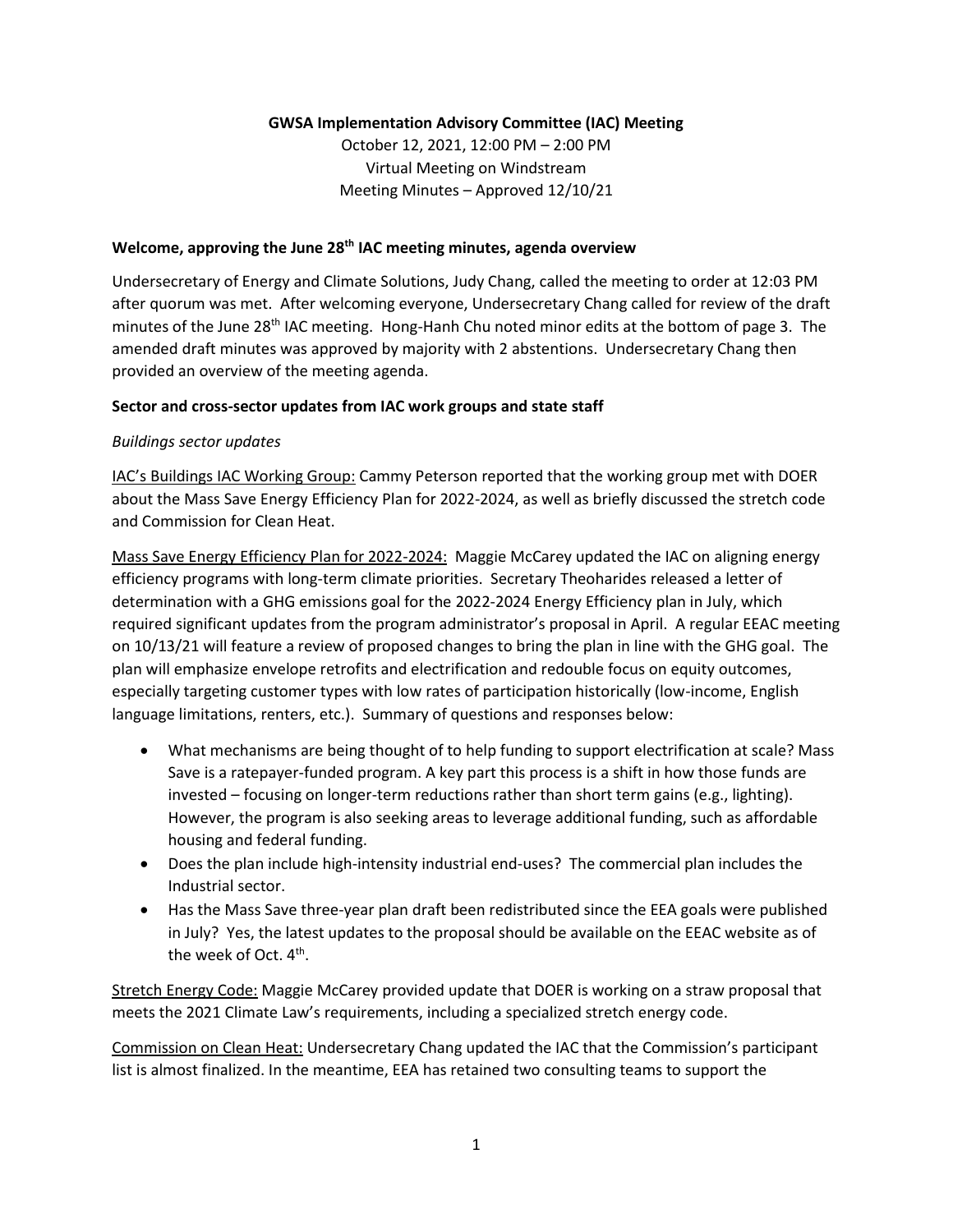Commission, as well as a Task Force composed of key staff from relevant state agencies. Summary of question and response below:

• Will the Commission still aim to put a draft regulatory framework in place by the end of this calendar year (per the Interim 2030 CECP)? Because of current timing constraints and the ongoing 20-80 docket, that piece of the Commission's work will probably be delayed to 2022. The Commission itself will need to set its own agenda and calendar once it is fully convened.

MassCEC's Whole Home Heat Pump Program: Peter McPhee provided an update on MassCEC's pilot program that evaluated consumer demand, technological applicability, and cost-benefit of whole home heat pump retrofits from gas. High level takeaways from the program thus far include (1) significant customer demand, often greater than contractor availability, although the supply-chain is expanding, and (2) very positive response from the consumer side and the performance of the technology. Summary of the questions and responses below:

- What was the seasonal COP and was coolant leakage measured in homes? A survey of performance will be published in a study soon. MassCEC did not measure refrigerant leakage.
- Could you provide a bit more detail on the consumer satisfaction/dissatisfaction data? Mass[CEC's blog](https://www.masscec.com/blog/2021/09/13/masscec-pilot-showcases-success-whole-home-heat-pumps) [\(https://www.masscec.com/blog/2021/09/13/masscec-pilot-showcases](https://www.masscec.com/blog/2021/09/13/masscec-pilot-showcases-success-whole-home-heat-pumps)[success-whole-home-heat-pumps\)](https://www.masscec.com/blog/2021/09/13/masscec-pilot-showcases-success-whole-home-heat-pumps) has more information.
- Were the heat pumps eligible for Energy Star approval? All installed units were from NEEP's list of high efficiency units.
- Did MassCEC look at installed cost trends? Cost information and other studies are available on the blog. The length of time here is too short to see a lot of long-term trends. The average installation cost was about \$18,000 which may seem high but isn't high considering it's the heating system, cooling system, and distribution, not just a furnace swap-in.

MassCEC's Passive House Program: Beverly Craig presented on MassCEC's Passive House Program, see slides 4-10 of meeting slide deck. Eight affordable housing projects were awarded funding to build and certify to Passive House standard. The reported incremental cost averaged 2.4% which contractors noted was within contingency and less variable than other variables, such as architectural elements. Largest cost savings are in down-sizing heating systems. Largest cost increase was in ventilation, needing to bring fresh air to every room, rather to a central vent, which is now in high demand post-COVID. Summary of questions and responses below:

- What's the size range for the 8 passive house developments? Typically about 30 units, but ranging up over 100.
- What portion of the Passive House use natural gas and are any using GSHPs? Space heating almost 100% are ASHP, usually VRF. But all funded projects do have gas-powered central hot water systems, but extra space was required to accommodate new heat pump water heater technology that is becoming available.

# *Transportation sector updates*

IAC's Transportation Working Group: Sarah Simon reported that the working group discussed options to approach transit and mobility-focused GHG reductions, such as reducing the number of vehicles per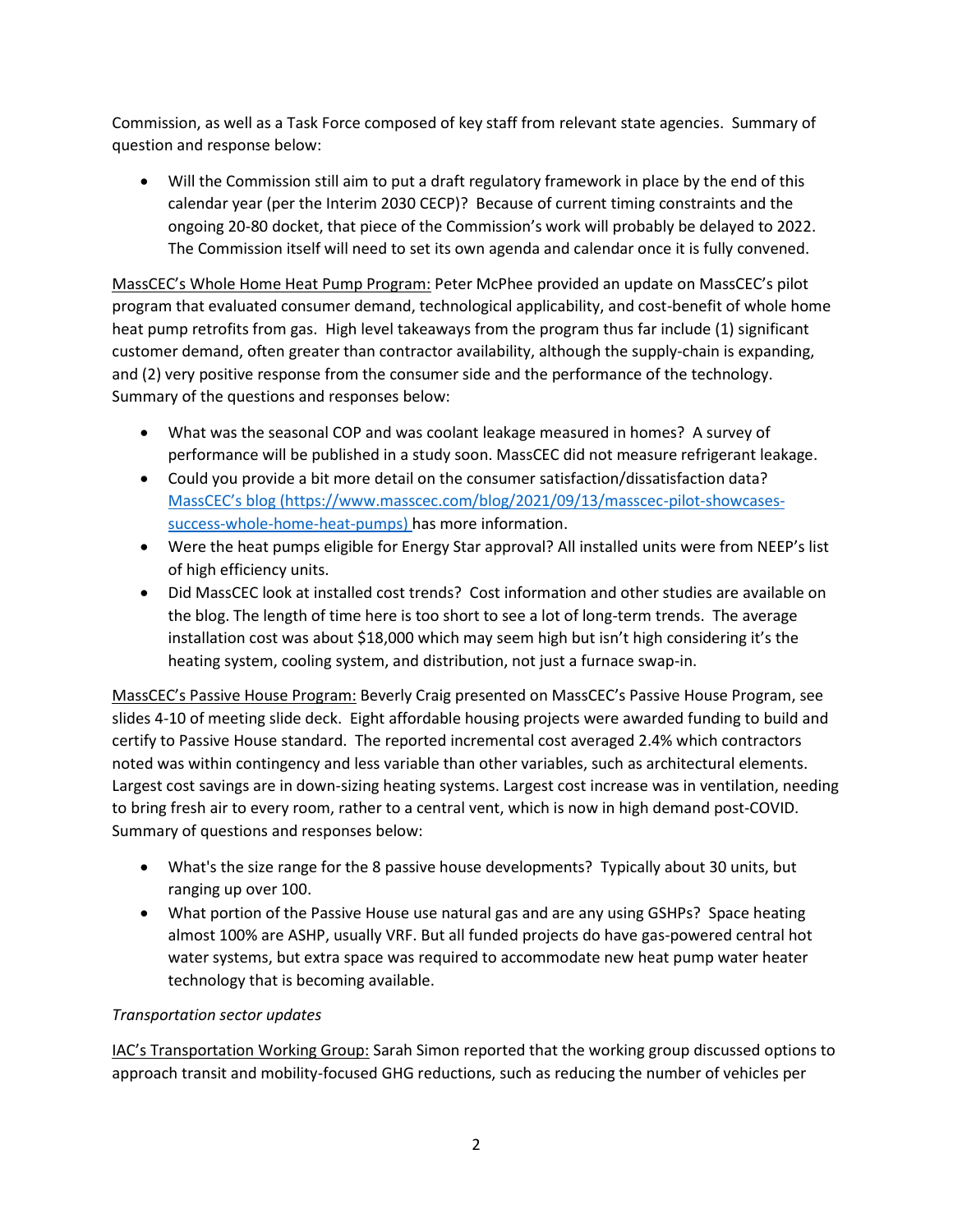household. The work group also discussed a desire to hear from recommendations from the comment period EEA plans to put into the 2025/2030 CECP.

Statewide Long-Range Transportation Plan: Steve Woelfel updated the IAC that MassDOT has retained consultants to support their Long-Range Transportation Plan and expect to release the updated plan in 2023. The timeline for the process is still tentative, but anticipating key engagement opportunities in the Winter, followed by some work in Spring of 2022, then additional engagement in the Summer of 2022. The plan will have some key focuses, such a strategic gap analysis and key tracking metrics to support performance-based planning. Many elements are pending federal action on infrastructure funding. Summary of question and response below:

• Does the consultant's scope of work include evaluation of VMT reduction strategies? Not explicitly, but it will certainly be a part of the consultant's work.

# *Land and Electric sectors updates*

IAC's Land Use and Nature-Based Solutions Working Group: Steve Long reported that the working group discussed EEA's proposed work-plan for natural and working land (NWL) inventory, policy development, and stakeholder engagement. The group generally applauds EEA's new programs that have been created or expanded in FY22 as part of the Resilient Lands Initiative. They recommended greater clarity on the updated estimate of net carbon sequestration in MA natural and working lands (NWL). At the same time, they are anxious for EEA to move beyond NWL inventory evaluation and planning and into program deployment for "no-regrets" strategies. They suggested a directory of programs and funding for municipalities and NGOs to support activities related to protection, management, and restoration of NWL. The group also had a joint meeting with the IAC's Electric Sector Working Group to discuss DOER's Technical Potential of Solar Study. They would like DOER to analyze optimal solar placements that avoid and mitigate any environmental impacts. They suggested a scenario-based approach to evaluate the costs and benefits of placing solar entirely on already-developed land.

Technical Potential of Solar Study: Eric Steltzer gave a quick overview of DOER's plan to evaluate the future of solar in Massachusetts given the need for additional renewable energy to achieve net zero emissions. The scope of the study is still in development but will be finalized soon. The study will kick off in early 2022.

Resilient Lands Initiative: Kurt Gaertner gave a quick overview of the Resilient Lands Initiative (RLI, see slide 18 of meeting slide deck). The Initiative is under review within EEA and across Secretariats to ensure that it is well-aligned with other key goals and maximizes the support for and inclusion of resilient land elements across the activities of EEA's sister agencies. Summary of question and response below:

• Is RLI coordinated with the Stretch Energy Code, such as limiting tree removal as part of any housing development? EEA already has significant tree planting and retention programs (e.g. Greening the Gateway Cities tree planting program, tree retention model bylaws and incentives) and those programs are tightly aligned with energy programs, since local tree canopy results in significant energy savings.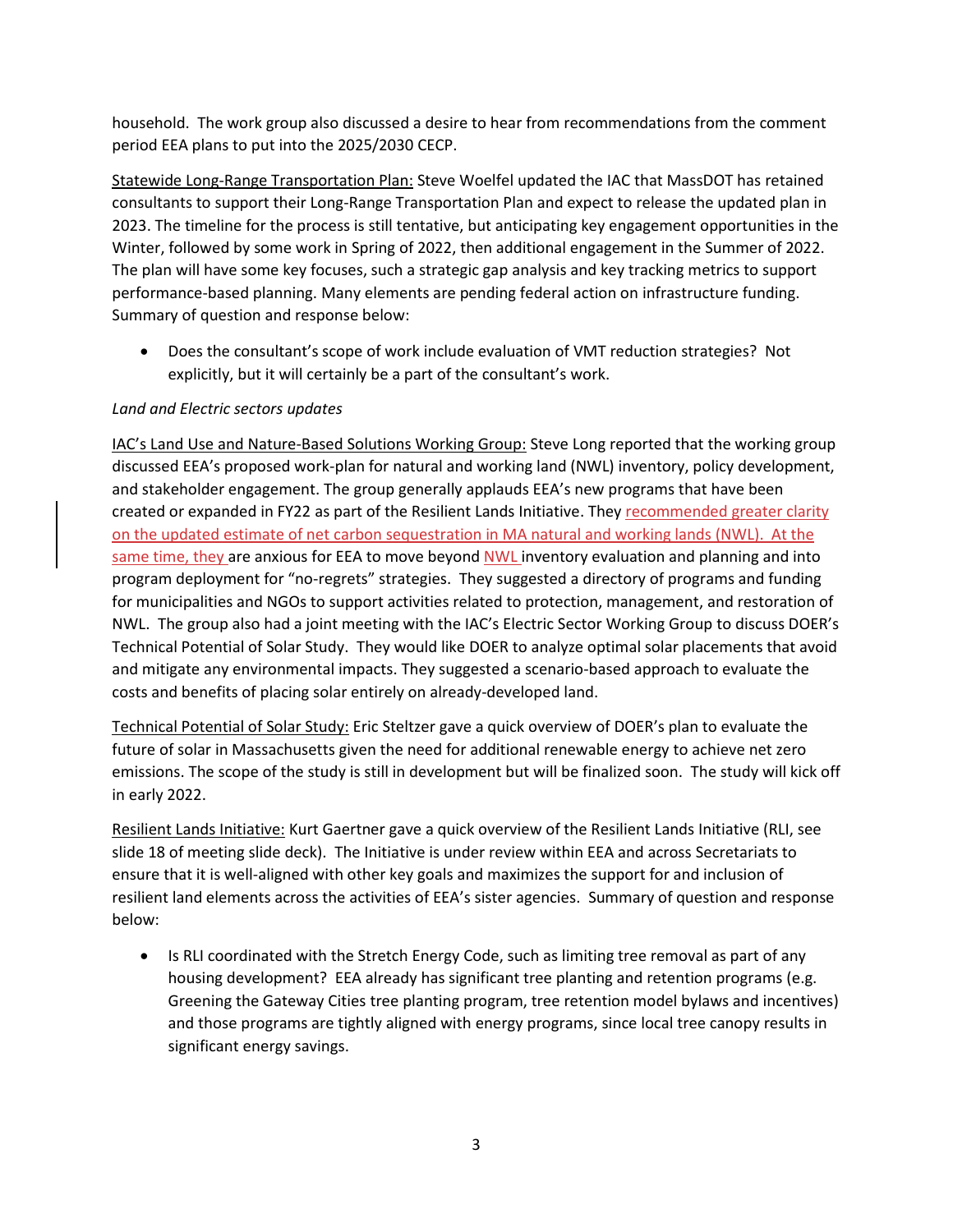# *Cross-sector updates*

IAC's Climate Justice Working Group: Eugenia Gibbons reported that the working group discussed EEA's outreach strategy and incorporation of environmental justice into the broader context of the 2025/2030 CECP. The group suggested a public calendar of different upcoming public meetings to better communicate the information and coordinate attendance. They also discussed wanting to know how EEA is taking summitted comments on the Interim 2030 CECP and incorporating them into the 2025/2030 CECP. The group had submitted a list of key metrics that can be used to track equity outcomes.

Clean Energy Workforce Development: Tamika Jacques provided an overview of MassCEC's workforce development programs and strategy, with a focus on workforce equity as a foundation to the agency's key initiatives in economic development and clean energy innovation (see slides 20-26 of the meeting slide deck). MassCEC is establishing a Clean Energy & Equity Workforce Working Group and will undertake a workforce needs assessment to better understand and address existing and future clean energy workforce, minority business, employer, and current and former fossil fuel worker needs.

# *Clean Energy & Climate Plan for 2025 and 2030*

Undersecretary Chang provided an update on EEA's approach and timeline to complete the 2025/2030 CECP (see slides 28-37 of the meeting slide deck). EEA is still in the modeling phase of evaluating approaches to reach 50% emissions reduction, but the 2025/2030 CECP will have many elements of the Interim 2030 CECP. Economy-wide emission limits and sector-specific emission sublimits for 2025 and 2030 are expected to be proposed in March 2022. EEA is proposing to set emission limits and sublimits relative to the 1990 gross emissions level while separately tracking net emissions (relative to 1990) to evaluate progress toward Net Zero by 2050. EEA is also proposing that emission sublimits align with key sectors in MassDEP's Statewide GHG Inventory.

# **Feedback on IAC and IAC work group meetings**

A couple of IAC members appreciated the dialogue and set-up of today's meeting. Eugenia Gibbons suggested that the IAC meeting more frequently than quarterly could be helpful. Cammy Peterson said that using the IAC meetings as a hub is useful while IAC workgroups meet more frequently.

# **Public Comments**

A member of the public suggested a working group or set of meetings that are more devoted to funding.

Another member of the public indicated their appreciation for the IAC meetings being open to the public to observe remotely.

Meeting was adjourned at 1:58pm.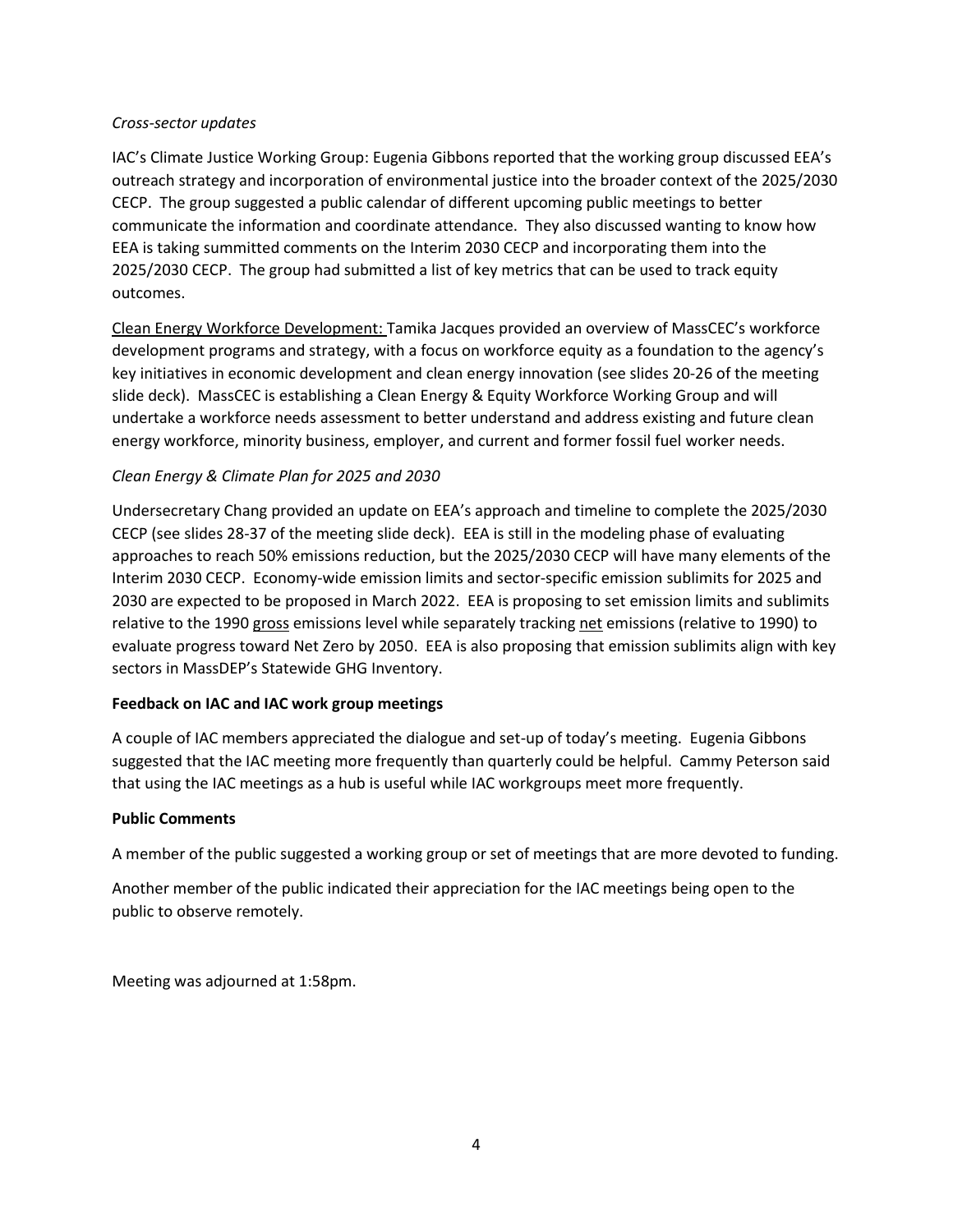### **Documents or exhibits used at the meeting (posted online afterwards)**

- 1. Meeting Agenda<sup>1</sup>
- 2. Meeting Minutes of June 28<sup>th</sup>, 2021<sup>2</sup>
- 3. Meeting Slides<sup>3</sup>

### **IAC Member/Delegates in attendance:**

| Organization                                           | <b>Name</b>           |
|--------------------------------------------------------|-----------------------|
| A Better City (ABC)                                    | Kate Dineen           |
| <b>Boston University</b>                               | absent                |
| City of Boston                                         | <b>Alison Brizius</b> |
| Conservation Law Foundation (CLF)                      | Caitlin Peale Sloan   |
| Commonwealth Green Low Income Housing Coalition        | David McMahon         |
| Environmental Entrepreneurs (E2)                       | Sarah Simon           |
| Environmental League of Massachusetts (ELM)            | Nancy Goodman         |
| Eversource                                             | Catherine Finneran    |
| Fraunhofer Center for Sustainable Energy Systems (CSE) | Kurt Roth             |
| <b>Health Care Without Harm</b>                        | Eugenia Gibbons       |
| Mass Audubon                                           | Michelle Manion       |
| Massachusetts Institute of Technology (MIT)            | absent                |
| Massachusetts Municipal Wholesale Electric Company     | Jason Viadero         |
| (MMWEC)                                                |                       |
| Metropolitan Area Planning Council (MAPC)              | Cammy Peterson        |
| <b>National Grid</b>                                   | Mackay Miller         |
| Northeast Clean Energy Council (NECEC)                 | absent                |
| The Nature Conservancy (TNC)                           | Steve Long            |
| Union of Concerned Scientists (UCS)                    | Paulina Muratore      |

#### **Others in attendance:**

| <b>Affiliation (if</b> | <b>Name</b>       | Department of Energy | Alexis Washburn  |
|------------------------|-------------------|----------------------|------------------|
| applicable)            |                   | Resources (DOER)     |                  |
| ABC                    | Isabella Gambill  | <b>DOER</b>          | Catie Snyder     |
| <b>ABC</b>             | <b>Yve Torrie</b> | <b>DOER</b>          | Chelsea Kehne    |
| City of Boston         | Kat Eshel         | <b>DOER</b>          | Eric Friedman    |
| <b>CLF</b>             | Staci Rubin       | <b>DOER</b>          | Eric Steltzer    |
| Climate Action Now,    | Jeff Clark        | <b>DOER</b>          | John Mirandette  |
| <b>Western Mass</b>    |                   | <b>DOER</b>          | Samantha Meserve |
|                        |                   | <b>DOER</b>          | Joanne Bissetta  |

<sup>1</sup> [https://www.mass.gov/event/october-12-2021-meeting-of-the-gwsa-implementation-advisory-committee-iac-2021-](https://www.mass.gov/event/october-12-2021-meeting-of-the-gwsa-implementation-advisory-committee-iac-2021-10-12t120000-0400-2021-10-12t140000-0400) [10-12t120000-0400-2021-10-12t140000-0400](https://www.mass.gov/event/october-12-2021-meeting-of-the-gwsa-implementation-advisory-committee-iac-2021-10-12t120000-0400-2021-10-12t140000-0400)

<sup>&</sup>lt;sup>2</sup> [https://www.mass.gov/event/june-28-2021-meeting-of-the-gwsa-implementation-advisory-committee-iac-2021-06-](https://www.mass.gov/event/june-28-2021-meeting-of-the-gwsa-implementation-advisory-committee-iac-2021-06-28t140000-0400-2021-06-28t160000-0400) [28t140000-0400-2021-06-28t160000-0400](https://www.mass.gov/event/june-28-2021-meeting-of-the-gwsa-implementation-advisory-committee-iac-2021-06-28t140000-0400-2021-06-28t160000-0400)

<sup>&</sup>lt;sup>3</sup> [https://www.mass.gov/event/october-12-2021-meeting-of-the-gwsa-implementation-advisory-committee-iac-2021-](https://www.mass.gov/event/october-12-2021-meeting-of-the-gwsa-implementation-advisory-committee-iac-2021-10-12t120000-0400-2021-10-12t140000-0400) [10-12t120000-0400-2021-10-12t140000-0400](https://www.mass.gov/event/october-12-2021-meeting-of-the-gwsa-implementation-advisory-committee-iac-2021-10-12t120000-0400-2021-10-12t140000-0400)